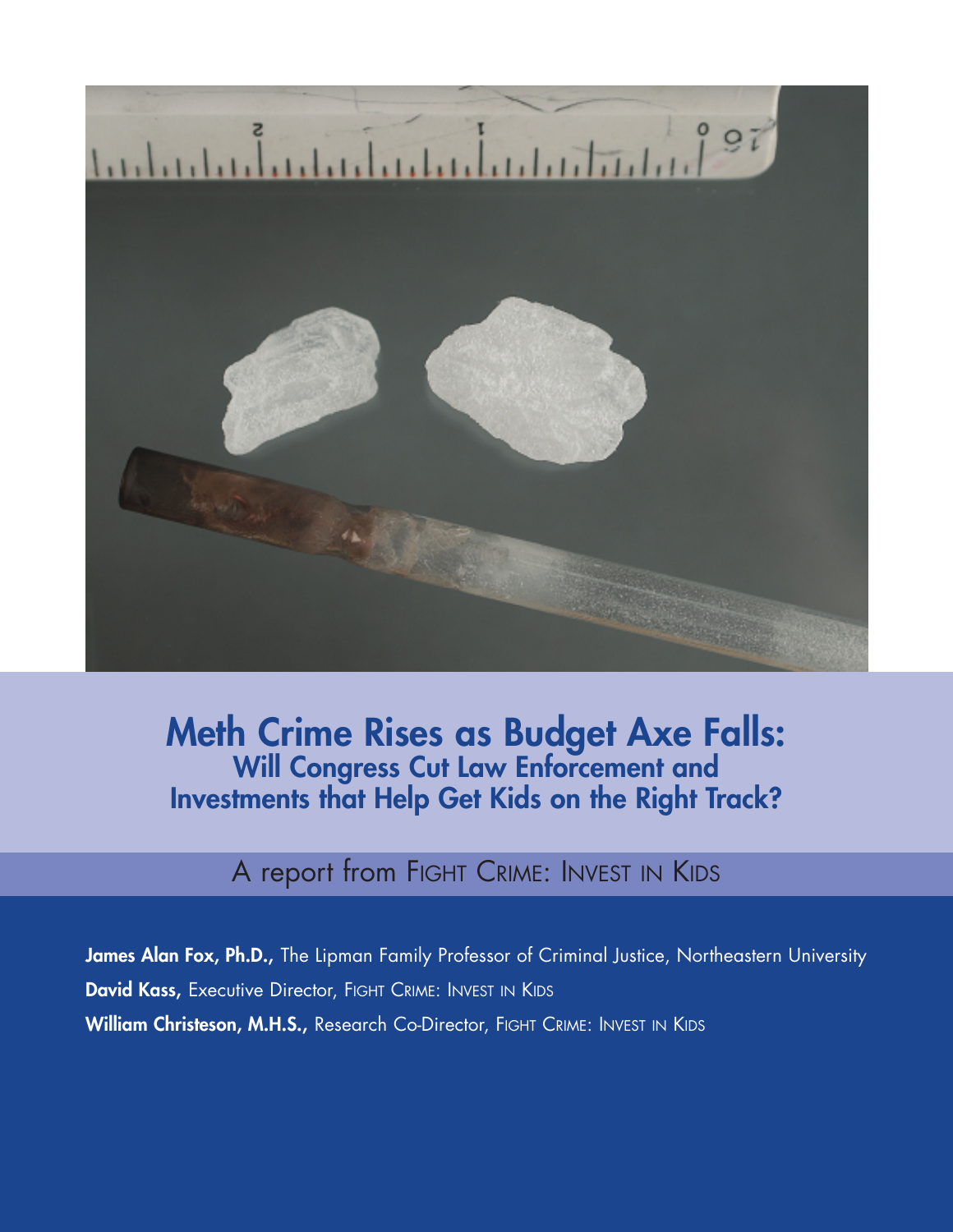# **Acknowledgements**

FIGHT CRIME: INVEST IN KIDS is a national, bipartisan, nonprofit anti-crime organization. The national organization has a membership of more than 2,500 police chiefs, sheriffs, prosecutors, state Attorneys General, other law enforcement leaders, and violence survivors. The members take a hard-nosed look at what works – and what doesn't work – to prevent crime and violence. They then recommend effective strategies to state and national policy-makers.

FIGHT CRIME: INVEST IN KIDS is supported by tax-deductible contributions from foundations, individuals, and corporations. FIGHT CRIME: INVEST IN KIDS receives no funds from federal, state or local governments. Please visit our website for a list of our supporters.

This report was authored by James Alan Fox, Ph.D., David Kass, and William Christeson, M.H.S.

The following staff members of FIGHT CRIME: INVEST IN KIDS contributed to production of this report: Elizabeth Davies, Gabrielle Guzzardo, Michael Kharfen, Jennifer Perry, Michael Raia, Miriam Rollin, Stephanie Schaefer, and Lindsay Warner.

Cover photo courtesy of Drug Enforcement Administration (DEA) downloaded March 3, 2006 from: http://www.dea.gov/photos/meth/ice\_methamphetamine%20\_pipe.jpg

Publication Design by Elizabeth Kuehl.

Copyright © All Rights Reserved, 2006, Fight Crime: Invest in Kids, Washington, DC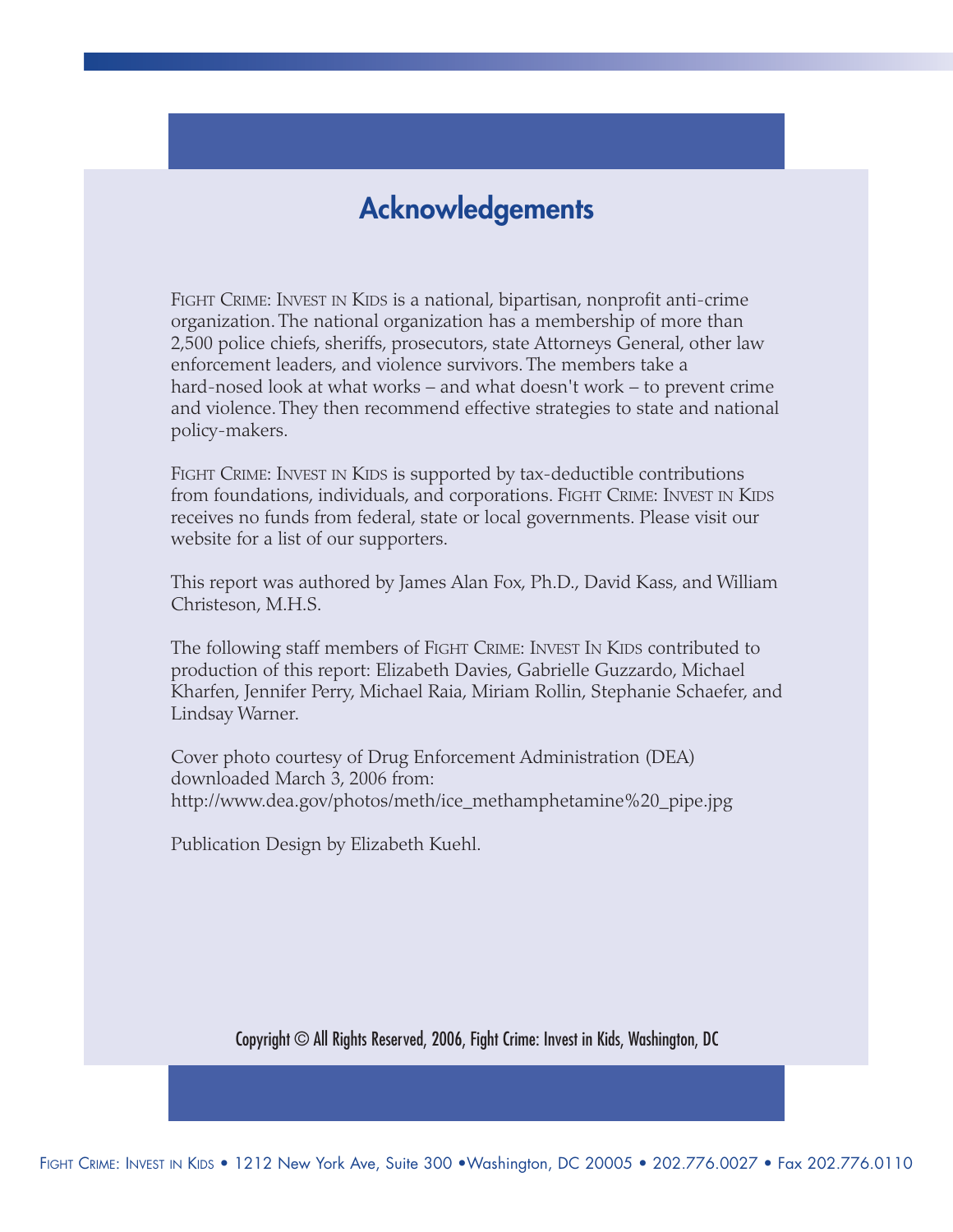# **Executive Summary**

The more than 2,500 police chiefs, sheriffs, prosecutors, state Attorneys General, other law enforcement leaders, and violence survivors of FIGHT CRIME: INVEST IN KIDS are determined to see that dangerous criminals are put behind bars. Today, one of the toughest crime challenges facing America's law enforcement is the methamphetamine epidemic. Like the crack epidemic of the 1980s, meth is sweeping much of the country leaving broken families, traumatized communities and an increase in crimes committed by meth addicts. The number of meth addicts has recently doubled. FIGHT CRIME: INVEST IN KIDS analyzed the best available data and research, and provides the first national estimate on crime committed by meth addicts: property and violent crimes doubled to six million crimes in 2004 compared to 2002. Despite the new laws and enforcement efforts to shut down home labs, meth addiction is spreading as new, more potent, crystal meth is moving in from Mexico.

While the wave of meth abuse and meth-related crime continues to sweep eastward across the country, Congress is debating severe budget cuts to law enforcement and investments in children proven to prevent crime. America's anti-crime arsenal contains no more powerful weapons than crime fighters on our streets and in our courts and proven prevention programs such as Head Start, pre-kindergarten, and educational child care; child abuse and neglect prevention; effective youth development activities for the after-school and summer hours; and intervention programs to help troubled kids.

# Addicts using meth have doubled, so have the number of crimes they commit

From 2002 to 2004, the number of addicts using meth doubled from 63,000 to 130,000, according to the U.S. Department of Health & Human Services. Using figures from a review of the research on addicts and crime by the National Center on Addiction and Substance Abuse, FIGHT CRIME: INVEST IN KIDS conservatively estimates that addicts using meth committed six million crimes in 2004 – more than double the three million crimes in 2002. The continued spread of methamphetamine addiction is confirmed by other data. For example, 40 percent of law enforcement agencies in 2004 cite meth as the leading drug problem, up from 32 percent in 2002. Local officials also cite specific examples: in Spokane, Wash., meth users commit 70 percent of burglaries, 80 percent of vehicle thefts, and 95 percent of credit card frauds. In Oregon, meth users account for 85 percent of burglaries.

# Severe budget cuts are proposed for law enforcement and prevention programs

Despite the meth-related crime spike in many localities, Congress is considering adopting the Administration's budget proposal that would make sharp cuts to law enforcement and huge cuts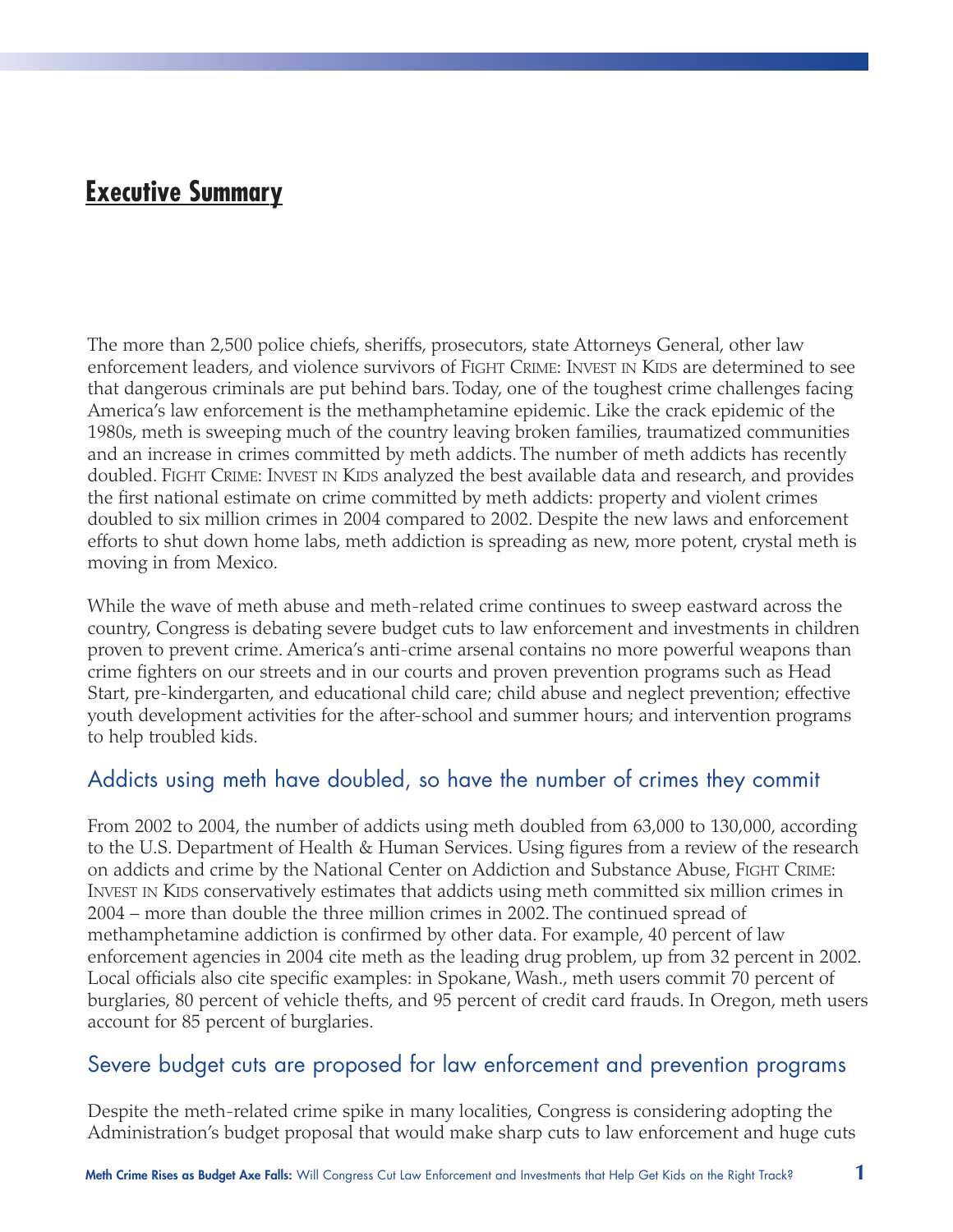in programs proven to reduce crime by helping children get a solid start in life. The law enforcement cuts include: an almost 80 percent cut in Community Oriented Policing Services (COPS) and elimination of the Byrne Justice Assistance Grants (over \$400 million) that support law enforcement agencies. Hundreds of thousands of at-risk children would lose Head Start, child care, after-school and juvenile delinquency intervention. At the end of five years, one out of seven children would be cut from Head Start, one out of five from child care and one out of 10 from after-school programs. The proposed budget would lock in cuts through a "five-year cap"to these programs and others – such as law enforcement, education, health and nutrition. Nationally, cuts to early education and after-school programs in 2011 alone would include:

- 130,000 children cut from Head Start,
- 400,000 children cut from child care, and
- 140,000 children cut from after-school programs.

Juvenile delinquency interventions would also be cut nearly in half in one year alone. Finally, federal foster care funding would be capped at a time when many communities are facing increases in "meth orphans"as crystal meth claims their parents.

# Wrong cuts at the wrong time

The budget cuts being debated in Congress are severe and unwise. They would weaken law enforcement and place more children at risk of becoming criminals at a time when communities across America are facing a rising wave of methamphetamine addiction.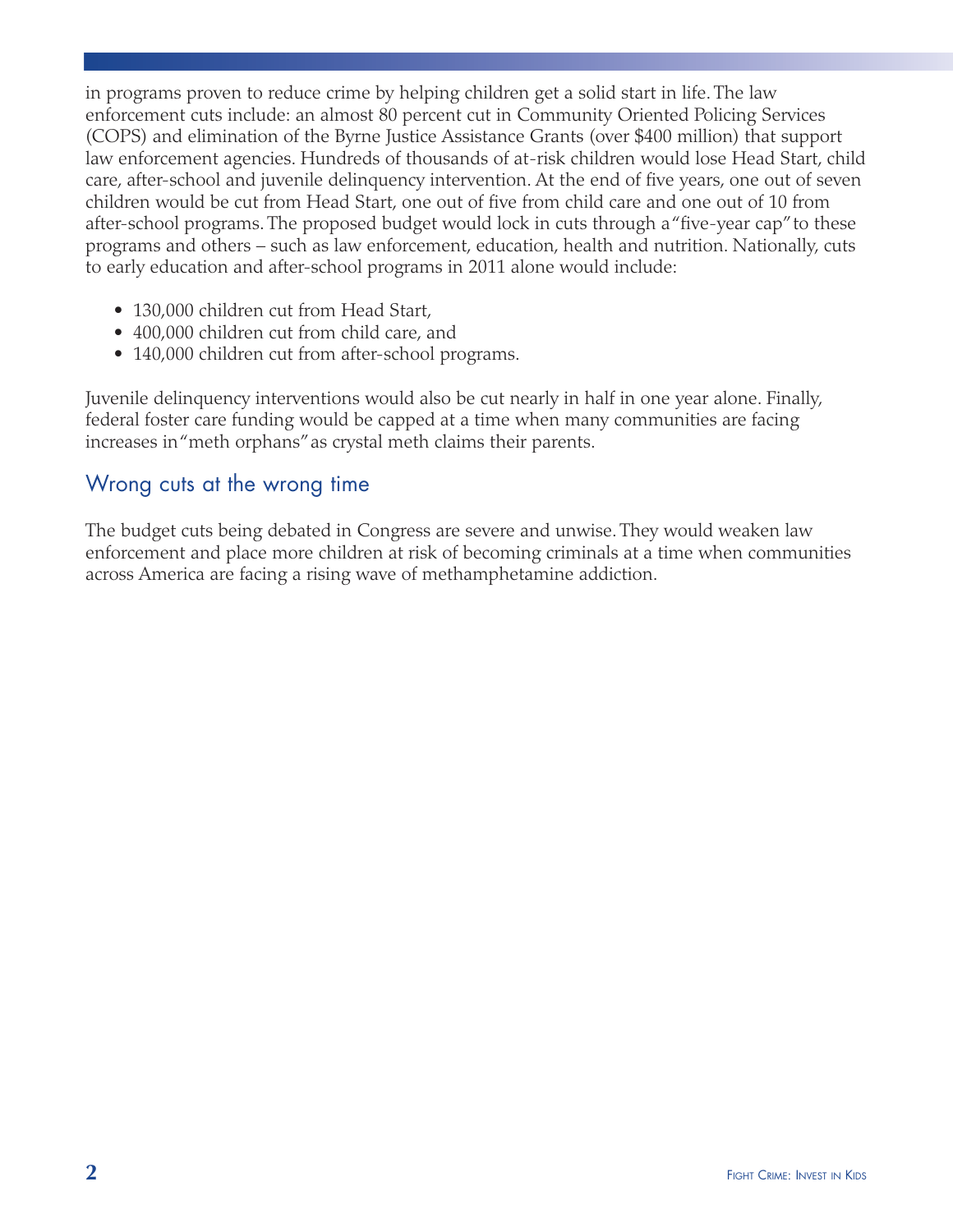# **The Methamphetamine Epidemic is a Continuing Threat**

The wave of methamphetamine addiction is continuing its sweep eastward across the country. It is picking up new addicts, increasing the number of burglaries and other crimes tied to methamphetamine in many communities, flooding emergency rooms, and producing additional "meth orphans"who need care because their parents have become caught up in this epidemic.

# A doubling of addiction is producing an estimated six million crimes a year

According to data from the National Survey on Drug Use and Health conducted by the U.S. Department of Health and Human Services, the number of methamphetamine users addicted to stimulants has more than doubled. The survey found,"Past month methamphetamine users meeting criteria for stimulant abuse or dependence increased from 63,000 in 2002 to 130,000 in 2004."1

There are no current studies of how many crimes on average methamphetamine addicts commit,2 but the National Center on Addiction and Substance Abuse reviewed studies of drug addicts and found that "estimates of property and violent crimes committed by active drug addicts range from 89 to 191 per year." The Center concluded that a conservative estimate would be 100 crimes a year per addict.3

To be even more conservative, FIGHT CRIME:

INVEST IN KIDS estimates that the methamphetamine users addicted to stimulants are committing on average only 50 crimes a year, instead of 100. That equals:

- 3 million property and violent crimes in 2002;
- 6 million such crimes in 2004.4

This conservative estimate of crimes for 2004 offered by FIGHT CRIME: INVEST IN KIDS does not





Projections based on data showing a doubling of stimulant addicts using methamphetamine from the National Survey on Drug Use and Health, U.S. Department of Health and Human Services, and estimates of crimes committed by addicts from the National Center on Addiction and Substance Abuse.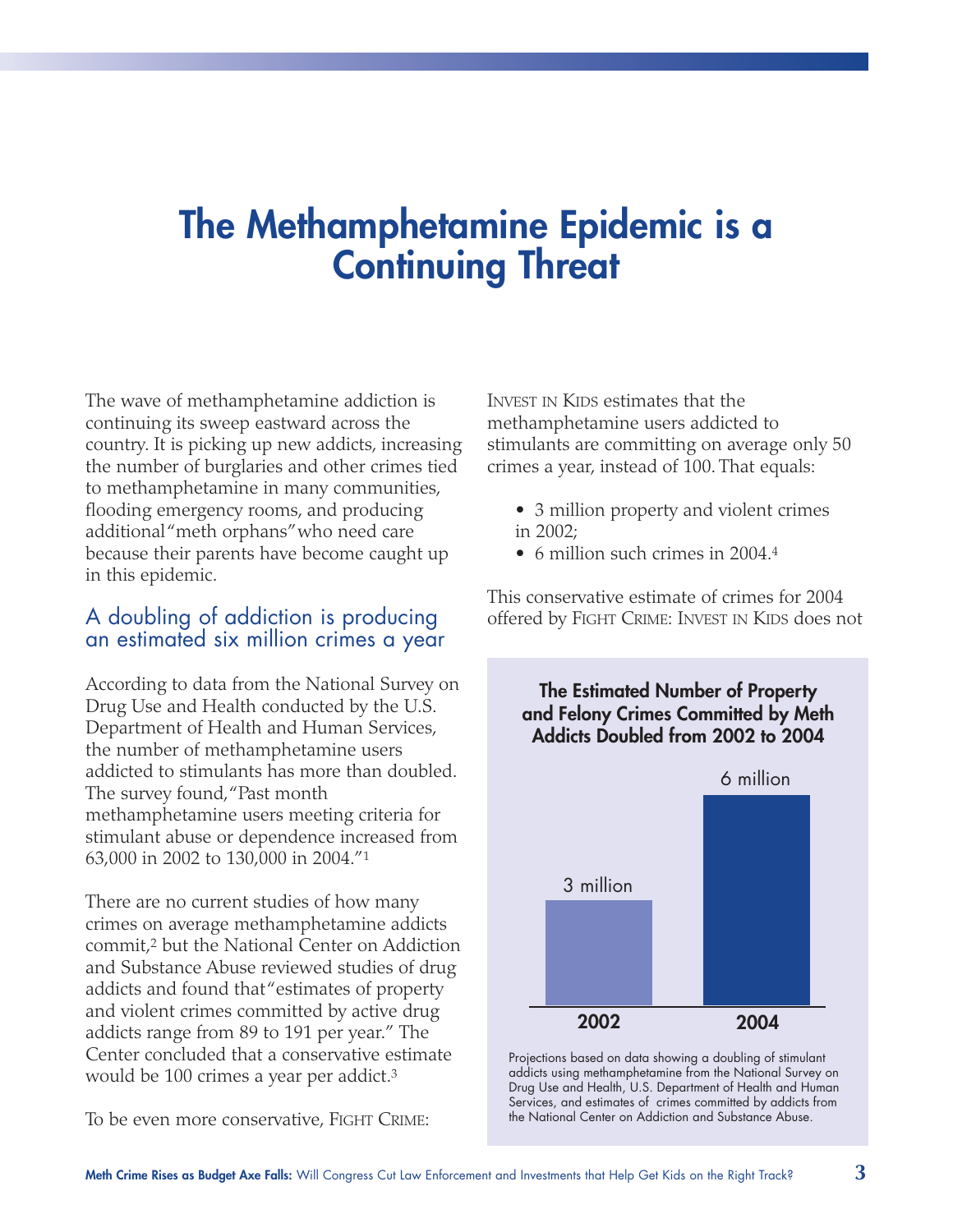take into account the likely increase over the last two years in the number of methamphetamine addicts as crystal meth – the more addictive form of the drug – becomes more commonly used. Nor does it account for the spreading networks of major meth dealers who continue to extend their reach into the Eastern United States in 2006.

### Success in closing small labs in many states is being met by the spread of crystal meth from major labs in Mexico

Restricting the sale of cold pills and increased law enforcement efforts have proved to be an effective way to close local labs in many states across the United States.<sup>5</sup> It has not stopped, however, the high levels of addiction to methamphetamine.

• Oklahoma became a model for the nation in 2004 when it restricted the sale of cold pills used to make methamphetamine. The number of local labs dropped dramatically but Mayes County Sheriff Lt. Charles Smallwood reports,"We started seeing commercial methamphetamine almost immediately. … The Mexican meth sold in Oklahoma is increasingly potent. Drugs seized by federal agents during the first six months of [2005] averaged 75 percent pure, up from 37 percent pure from two years ago."6

• In Iowa, after putting restrictions on cold pill sales, local methamphetamine lab seizures dropped from 120 a month to 20.7 However, meth abuse continues in the state:

When Mr.Van Haaften, director of the Governor's Office of Drug Control Policy, surveyed the local police, 74 percent said that the law had not changed demand, and 61 percent said supply had remained steady or increased.

In a survey of treatment professionals, 92 percent said they had seen as many or more methamphetamine addicts; the state treated 6,000 in 2005 and expects to treat more than 7,000 this year, based on current trends. …

While seizures of powdered methamphetamine declined to 4,572 in 2005 from 6,488 in 2001, seizures of crystal methamphetamine increased to 2,025 from one.8

• Nationally, Oklahoma and Iowa are not alone in seeing the rising purity of methamphetamine increase the risk that users of meth will more quickly become addicts.

The purity of meth seized by federal agents across the nation has been rising since 1999, *The Oregonian's* analysis of [Drug Enforcement Administration] data has found. … Meth seized nationally now tests 70 percent to 80 percent pure on average, almost double the level just six years ago. The increase in purity was steady and widespread, from Oregon and California to Texas and Florida.9

"In many states, methamphetamine has become the number one drug threat facing state and local law enforcement."

> - From a letter to Congress on January 27, 2006 from the National Association of Attorneys General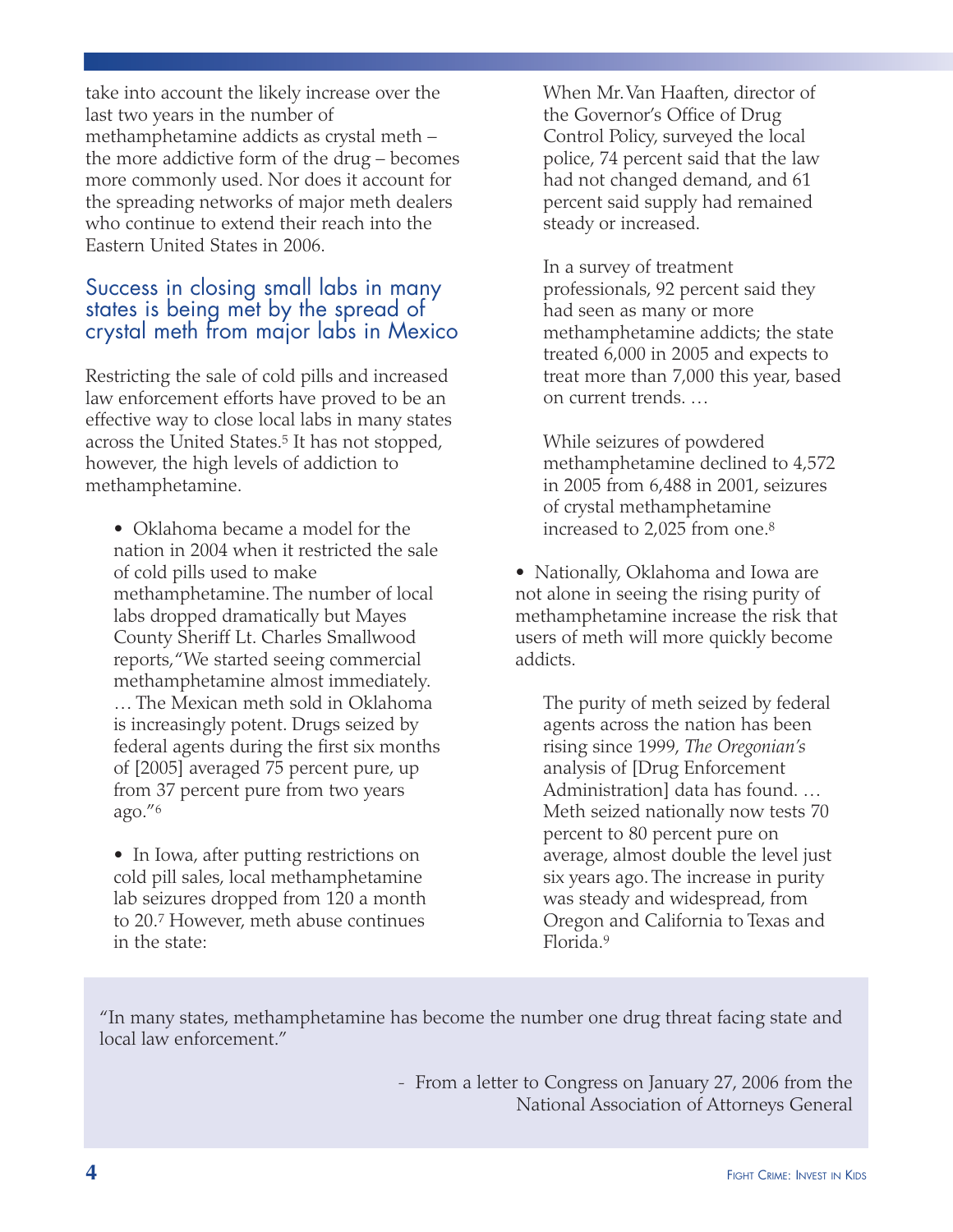#### **The Wave of Meth Addiction**

Number of meth and amphetamine users in rehab per 100,000 state residents age 12 or older for 1993, 1997, and 2003 (the last year for which data is available for all 50 states).



U.S. Department of Health and Human Services, Substance Abuse and Mental Health Services Administration, Treatment Episode Data Set (TEDS data 1993-2003, Table 2.8b, and DASIS Report Issue 9, 2006)

#### Burglaries linked to methamphetamine abuse

In states already hit hard by the methamphetamine epidemic, the rise in burglaries and identity theft crimes are taking a toll on local communities:

• Lt. Darrell Toombs of the Spokane Police Department Special Investigations Unit reports that methamphetamine use is responsible for 70 percent of burglaries, 80 percent of vehicle thefts, and 95 percent of credit card frauds in their city.10

• Oregon Gov. Ted Kulongoski reported that methamphetamine abuse is a "factor in over 85 percent of property and identity theft crimes in Oregon."11

• Lt. Jerry Furness of the Buchanan County Sheriff's Department, who represents the county on the Iowa drug task force, said,"Our burglaries have just skyrocketed. The state asks how the decrease in meth labs has reduced

danger to citizens, and it has, as far as potential explosions. But we've had a lot of burglaries where the occupants are home at the time, and that's probably more of a risk."12

• Sheriff John Whetsel from Oklahoma City cites persistent methamphetamine abuse, despite reductions in lab seizures, as the reason his county jail is filled to capacity. The jail has 2,850 inmates – all the fire marshal will allow. That is 40 percent more than in 2000.13

# Methamphetamine addiction is spreading from West to East

U.S. Attorney General Alberto Gonzales testified before Congress on January 23rd, 2006, that,"According to our most recent national data, 583,000 people are 'current' users of meth – having used the drug sometime within the 30 days before being surveyed. Over the previous year, 1.4 million people had used meth."14 From its origins among West Coast biker gangs, use of methamphtamine has spread rapidly across the United States.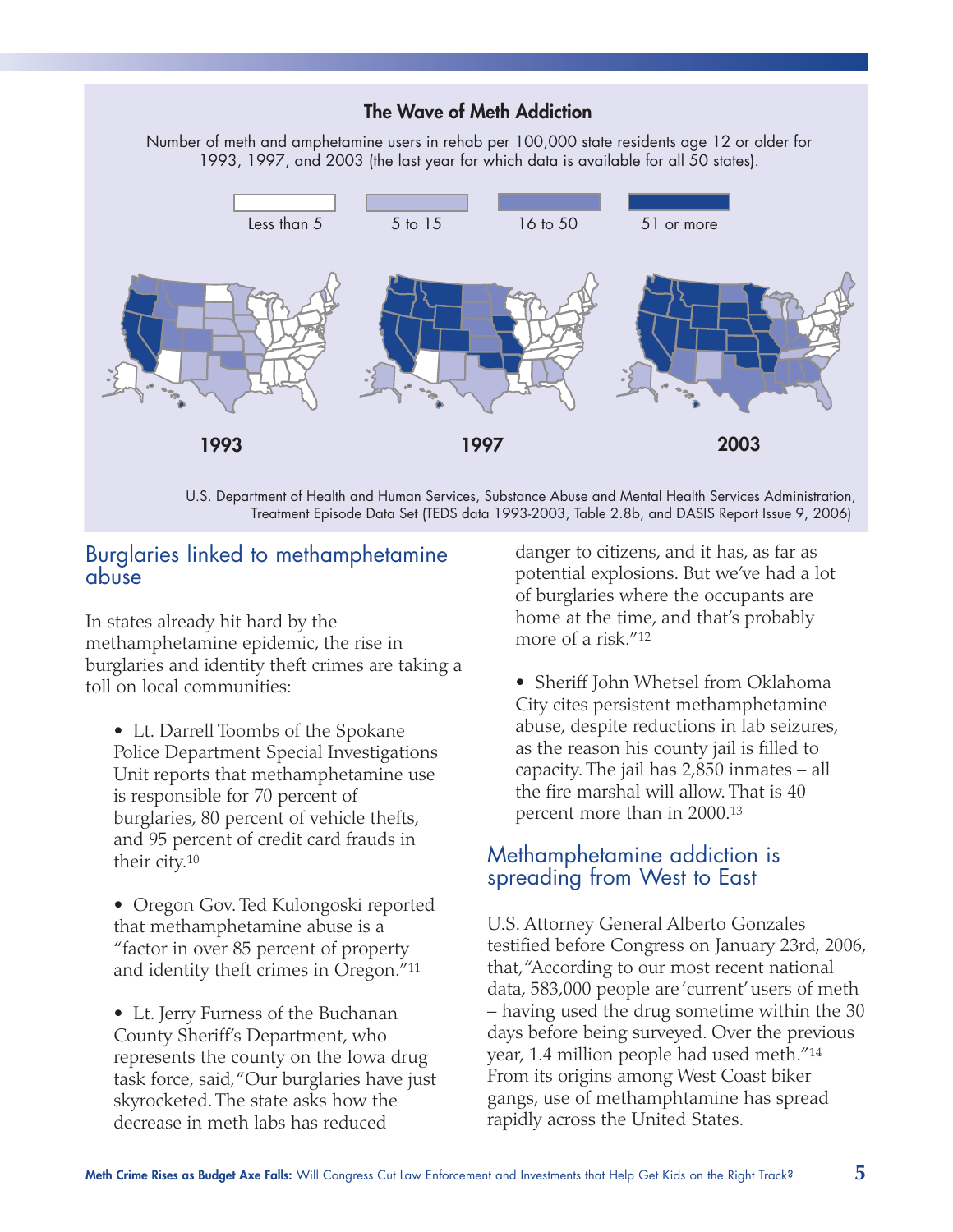# **2000 to 2003\*: Arrestees Testing Positive for Methamphetamine**

(selected counties shown by largest city)

|                    | 2000 | 2003 |
|--------------------|------|------|
| Honolulu, HI       | 36%  | 40%  |
| Phoenix, AZ        | 19%  | 38%  |
| Sacramento, CA     | 29%  | 38%  |
| San Jose, CA       | 22%  | 37%  |
| San Diego, CA      | 26%  | 36%  |
| Spokane, WA        | 20%  | 32%  |
| Las Vegas, NV      | 18%  | 29%  |
| Des Moines, IA     | 19%  | 28%  |
| Salt Lake City, UT | 17%  | 26%  |
| Portland, OR       | 21%  | 25%  |
| Omaha, NE          | 11%  | 21%  |

\*The Justice Department stopped collecting this data after 2003.

> Arrestee Drug Abuse Monitoring (ADAM) system, U.S. Dept. of Justice

Until 2003, the U.S. Department of Justice collected data through the Arrestee Drug Abuse Monitoring (ADAM) program on detainees testing positive for drug use. Although the data is no longer collected, it clearly showed the rise in methamphetamine use among detainees from 2000 to 2003. The

2003 data showed that methamphetamine was not yet a significant problem in major East Coast cities. In selected counties surrounding major western and midwestern cities, the growth in use is well-documented by the ADAM data from 2000 to 2003.15

### Nationwide admissions for treatment of methamphetamine abuse have increased more than five fold from 1993 to 2003

The U.S. Department of Health and Human Services collects data from around the country on admissions to substance abuse treatment facilities through the Treatment Episode Data Set (TEDS) system. The number of people seeking treatment for methamphetamine abuse has risen in nine out of the last 10 years from 20,776 in 1993 to 116,595 in 2003.16

# Other indications that methamphetamine addiction continues to be a threat

More law enforcement and emergency room personnel are confronting methamphetamine addiction:



### **Nationwide Admissions for Treatment of Methamphetamine Addiction**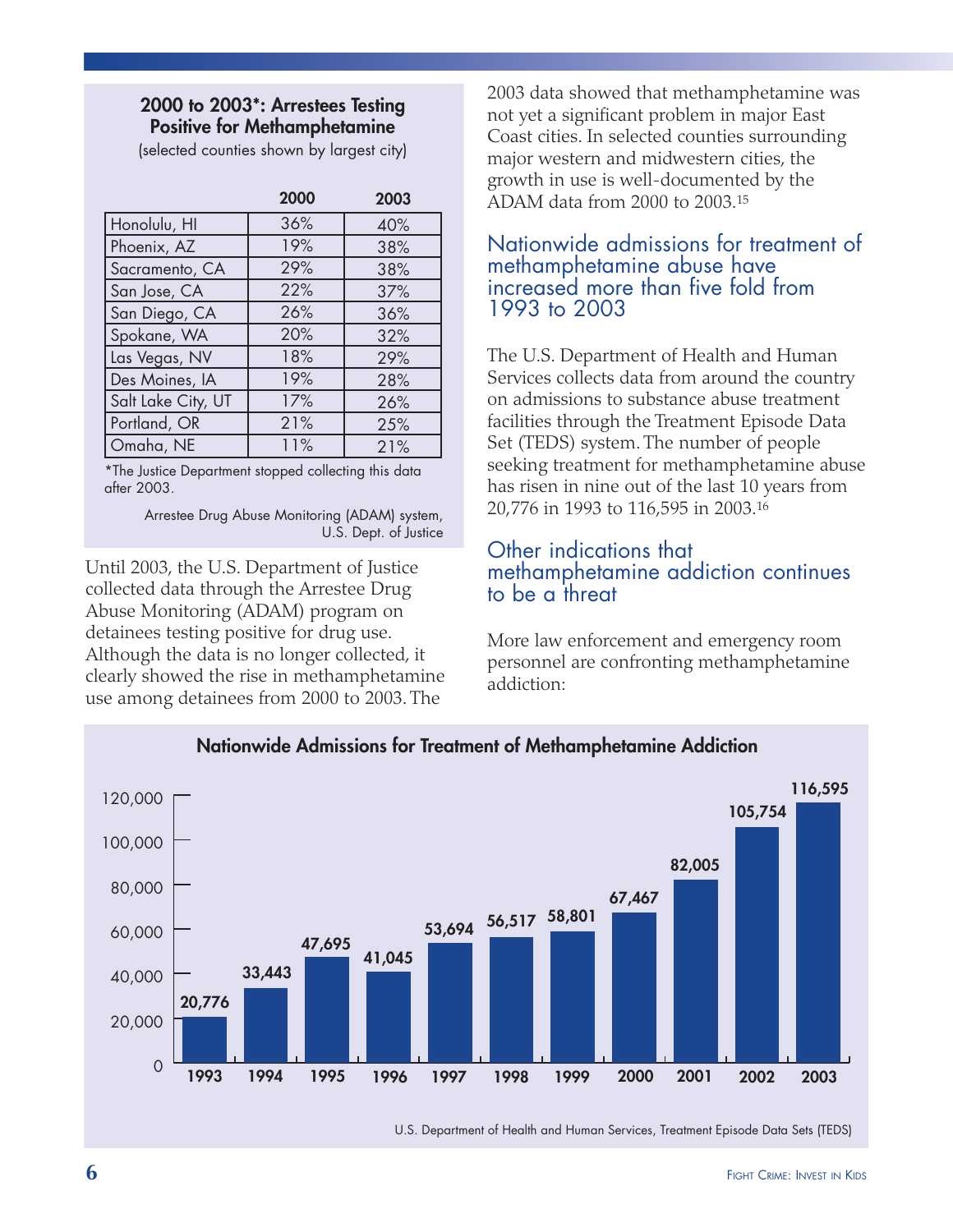# The Walk Away Drug:

Before she left, 18-year-old Samantha Zeller stole across the silence of a suburban home and taped a note to her mother's bedroom door."I love you, don't worry,"she wrote. When Rhonda Zeller awoke, she found her daughter had left something else behind: her 1-year-old son. Samantha reappeared the day he turned 2, only to walk out again while the birthday boy cried for his mother to stay.

Each time she left, he would stand at the door screaming,"Mommy, no, don't go, please don't go."She would go anyway.

"That's when I knew how horrible this drug must be,"Rhonda said. "She loved him more than life."

The drug was methamphetamine. Judges and child-protection workers call it the scourge of parenthood. They label it the "walk away"drug, because that's what parents do.

> - David Olinger, December 28, 2004, Meth Crisis Soars in Colorado: Addicted parents neglect or abandon kids, *Denver Post*

• In 2002, a nationally representative survey showed that 32 percent of law enforcement agencies listed methamphetamine as their number one drug problem. By 2004, 40 percent cited it as their number one problem, more than for any other abused substance. In 2004, one-third of all law enforcement agencies also identified methamphetamine as the drug that most contributes to both property and violent crimes in their jurisdictions.17

• In late 2005, the National Association of Counties (NACo) "contacted county public hospital or regional hospital emergency rooms in 48 states. Two hundred responses were received from hospital emergency room officials in 39 states." The survey found that 47 percent of the responding hospitals reported methamphetamine as the top illicit drug involved in emergency room visits. Marijuana abuse came in second at 16 percent. Sixty-eight percent of hospitals reported increases in the last three years

for emergency room visits involving methamphetamine.18

# A continuing threat to children

Much of the focus on children and methamphetamine has been on children exposed to the toxic chemicals in meth labs. But a continuing problem, especially now that many small labs are being shut down, is the child abuse or neglect that often comes with their parents' addiction to methamphetamine. More and more "meth orphans"are beginning to show up in the foster care systems in some states.

• Oregon's demand for foster care homes shot up 11 percent from 2003 to 2004, with more than half of all children coming from meth-involved households.19

• Montana's number of children in foster care went up 17 percent in the two and a half years before August 2005.20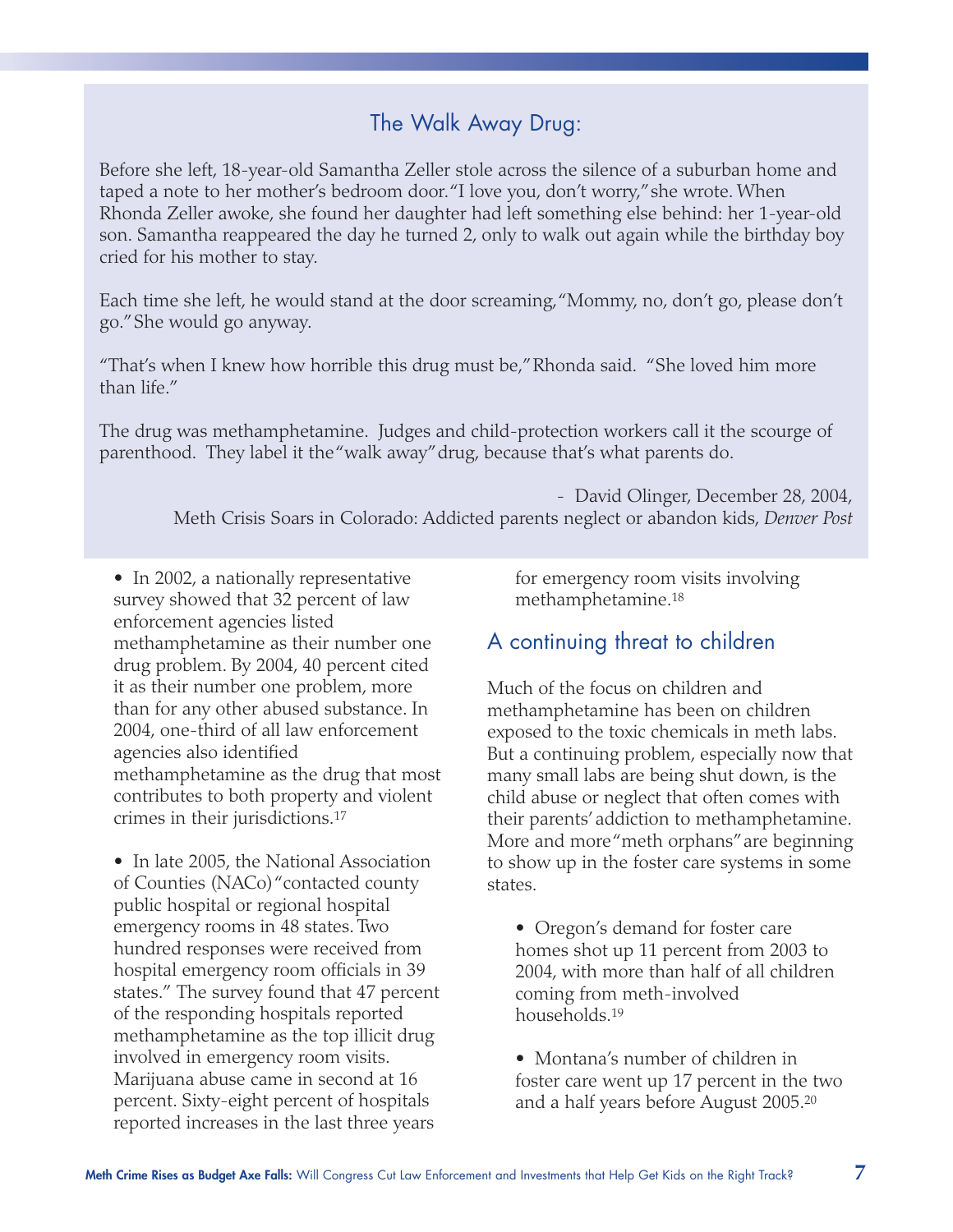• A careful study of ongoing child welfare cases in southwest Iowa where lab seizures were down found that "of 1,469 child abuse cases examined in 2003, 720 involved parental meth use. In 2005, 781 of 1,605 cases involved parental meth use. Both account for about half of the cases handled in that area."21

With safety and proper care, the children of meth addicts can thrive. But they will need more intensive support. If the parents can conquer their addiction and are trained in how to better care for their children, they can provide the additional support the children will need. Otherwise, relatives or foster care and adoptive parents must step in to parent these children.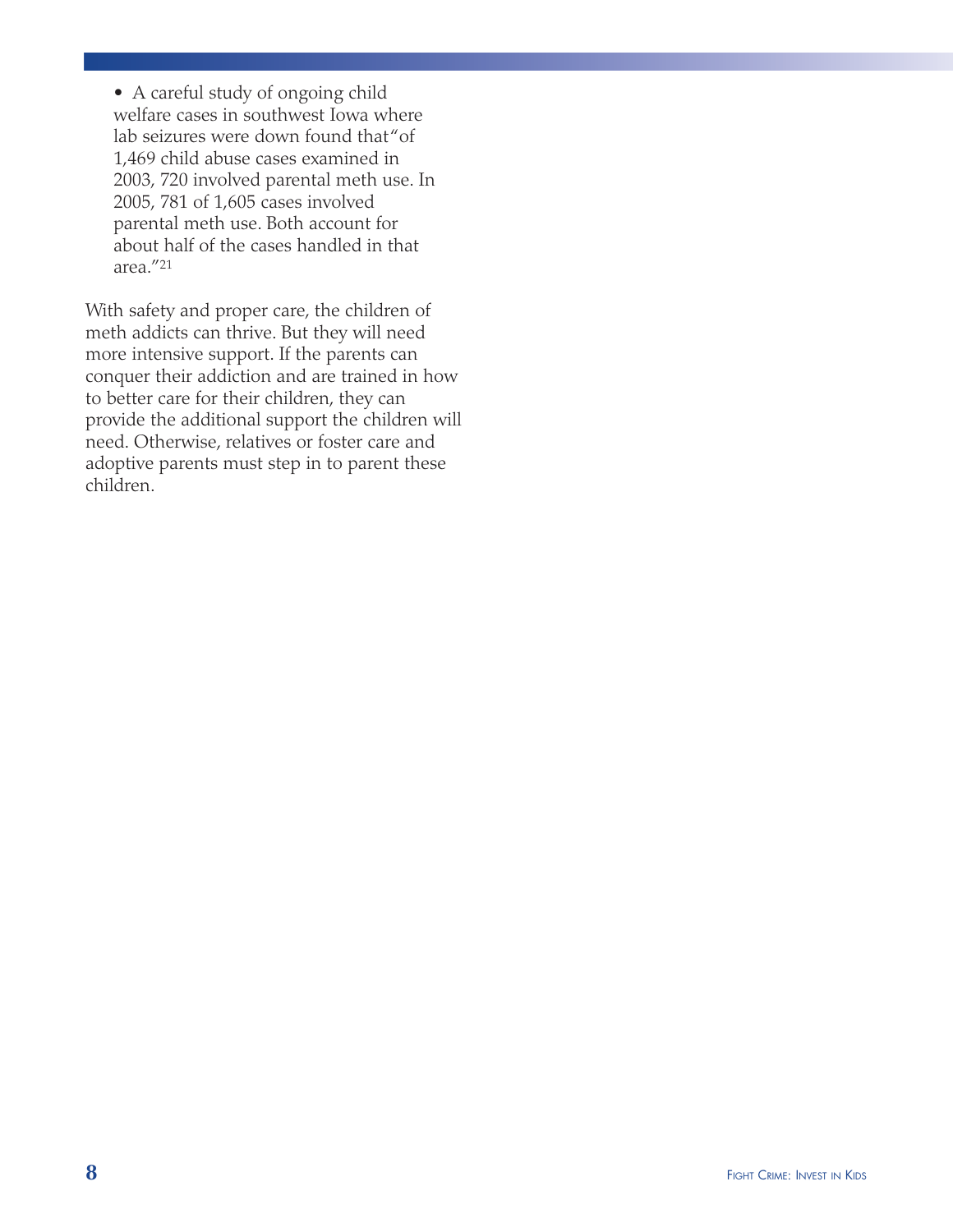# **Proposed Budget Cuts Reduce the Ability of Communities to Fight Crime**

Despite the meth-related crime spike in many communities, Congress will be considering the Administration's budget proposal that would make sharp cuts to law enforcement, cut juvenile justice prevention and intervention funding nearly in half, and make huge cuts in programs proven to reduce crime by helping children get a solid start in life. Foster care funding would also be capped under current proposals.

# Cuts to law enforcement

The proposed law enforcement cuts include an almost 80 percent cut of \$380 million to Community Oriented Policing Services (COPS) for next year alone. COPS helps place more police on the streets in communities nationwide.

From fiscal year 2007 to fiscal year 2011, cuts to COPS are projected to total over \$2 billion dollars. The Byrne Justice Assistance Grants (JAG), which "allow states and local governments to support a broad range of activities to prevent and control crime,"22 received over \$400 million last year. This year JAG is slated for elimination.23 These cuts come on top of significant funding reductions over the last several years. For example, Justice Assistance Grants were cut by 35 percent and COPS funds were cut by almost a quarter in FY06 compared to FY05.24

# Cuts to juvenile justice funding for prevention efforts

In fiscal year 2007, proposed overall juvenile justice funding in the U.S. Department of Justice would be cut 43 percent, from \$309 million to \$176 million. For example, the \$50 million allocated for Juvenile Accountability Block Grants (JABG) in 2006 would be eliminated. JABG funds local efforts to prevent juvenile offenders from becoming career criminals. The \$10 million in funding for mentoring would also be eliminated.25

The U.S. Department of Justice's Office of Juvenile Justice and Delinquency Prevention (OJJDP) was already cut from \$6.8 million in 2003 to  $$700,000$  in last year's budget.<sup>26</sup> OJJDP has been very active across the United States, researching, offering technical assistance, and often directly funding effective approaches to reduce juvenile crime. Successful programs that have been highlighted by OJJDP include:

• **Gangs and High-Risk Youth Interventions:** Using initiatives that target very high-risk youths for effective supervision and intervention, Boston and Philadelphia rapidly reduced violent crime by gang members and other troubled youths. After Boston adopted its collaborative city-wide anti-gang effort, youth homicides dropped by twothirds.27 In the two Philadelphia police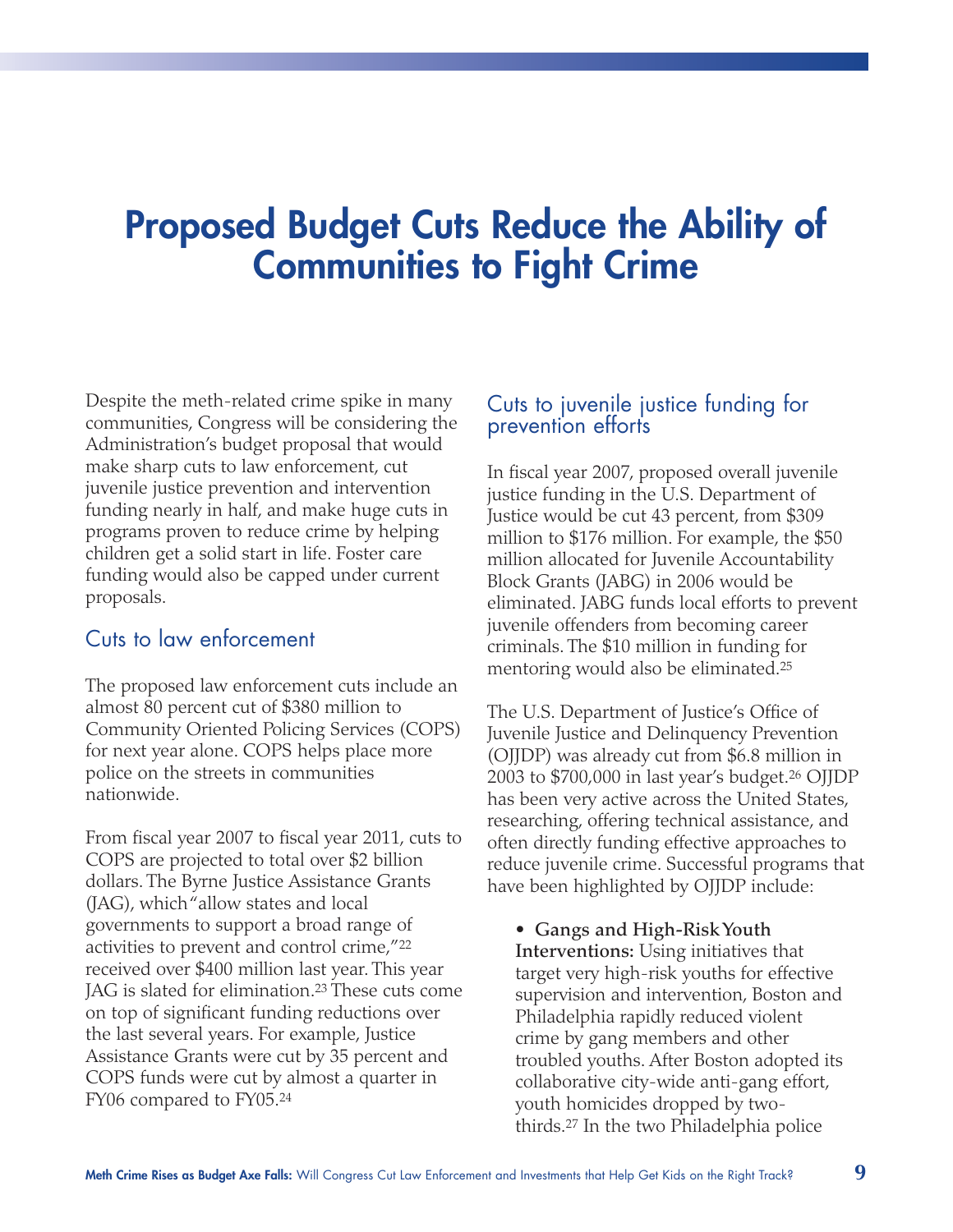districts where the Philadelphia collaborative approach was first implemented, youth homicides dropped twice as fast as in the rest of Philadelphia.28 The Administration is calling for an increased focus on gang and troubled youth crime prevention, but it is not clear yet whether this amounts to any net increase in funding for this area given the severe cuts to juvenile crime prevention and intervention funding.29

• **Helping Families Reduce Arrests of Their Troubled Teens:** Three similar family intervention programs help serious and violent juvenile offenders avoid continued crime. The programs each systematically provide the parents or foster parents of these youths with effective tools to better manage the children's behaviors. Research shows that new arrests of youths in these programs have been cut by as much as half compared to youths not receiving this help.30

Eliminating \$50 million in JABG funding and cutting overall juvenile justice funding nearly in half would sharply curtail the ability of localities across America to fund the successful crime prevention programs identified by OJJDP and others.

# Other programs that prevent crime are facing large cuts

In the fifth year alone, one in seven children being served by Head Start, one in five children receiving child care assistance, and one in 10 children being served by after-school programs would be cut from those programs.

According to the Administration's own estimates (in the FY05 budget), 300,000 more kids were served by CCDBG in 2003 than are served today.31 Head Start and 21st Century Community Learning Centers have not

received funding increases for several years and actually saw \$189 million and \$25 million decreases, respectively, from FY05 to FY06 due to inflation and a one percent across-the-board cut.32

The research shows the potential of these programs to help children stay on the right track and dramatically reduce crime:

• One landmark study of the High Scope Perry Preschool program showed that being excluded from a prekindergarten program multiplied by five times the risk that an at-risk child would grow up to be arrested five or more times by age 27. By early adulthood, the children not in the program were almost three times more likely to commit a drug crime, compared to those in the preschool program. By age 40, nine percent of those not in the program were using heroin, while none of those who had been in the pre-k program were using heroin.33 Other studies, such as ones conducted on the Chicago Child-

#### **Quality Pre-kindergarten Cuts Future Crime**

 At-risk 3- & 4-year-olds randomly excluded from the High/Scope Perry Preschool Program were five times more likely to become chronic offenders (more than four arrests) by age 27.

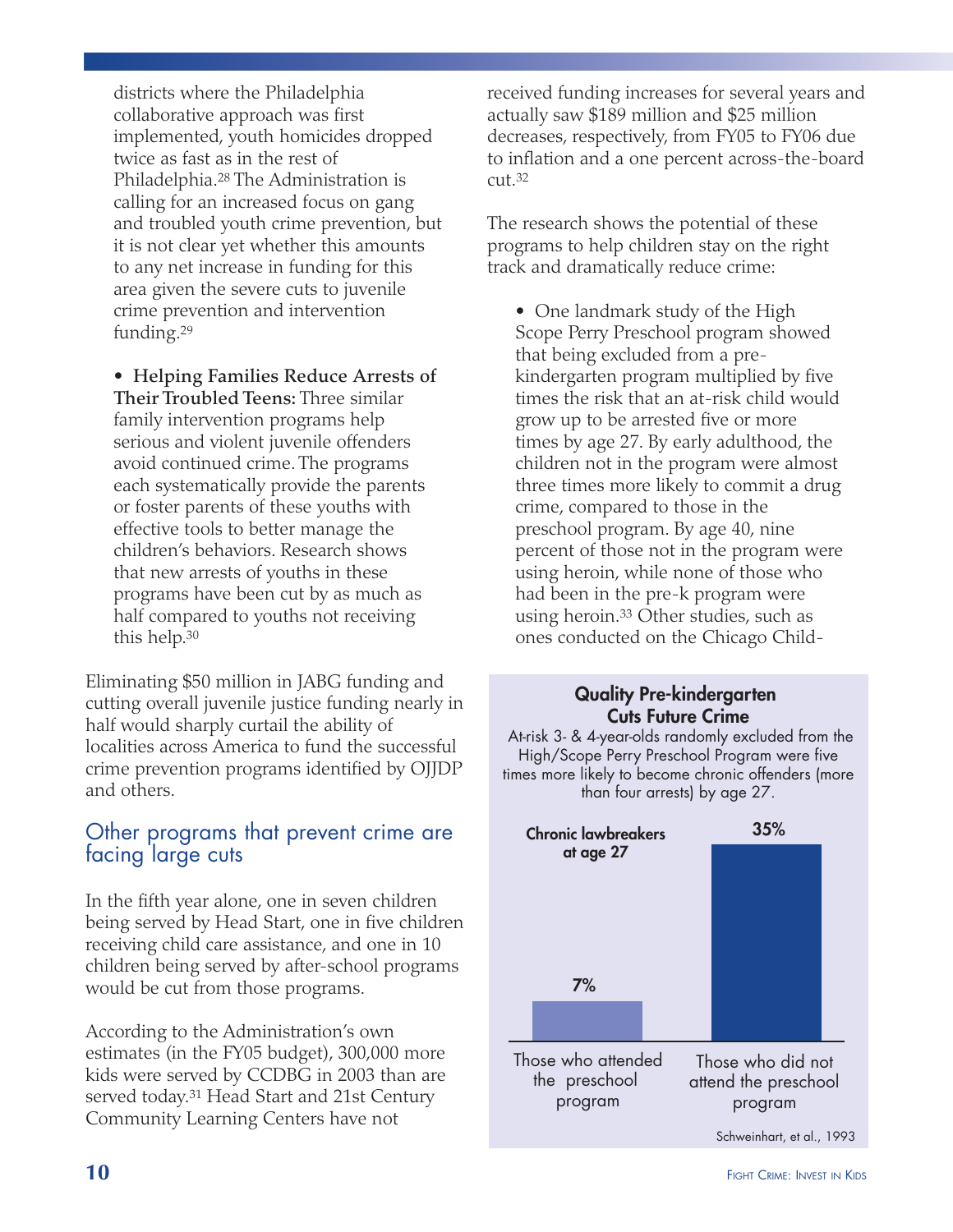#### **Quality Preschool Cuts Future Heroin Use**

Nine percent of at-risk 3- and 4-year-olds randomly excluded from the High/Scope Perry Preschool program were using heroin at age 40. None of the children who received the program were using heroin then.



Parent Centers, confirm that prekindergarten programs can dramatically reduce crime.34

• After-school programs can make a difference during the "prime time for juvenile crime"from 3:00 to 6:00 PM. Boys and Girls Clubs have a long history of delivering results.35 In one study conducted in several U.S. cities, five housing projects without Boys & Girls Clubs were compared to five receiving new clubs. At the beginning, drug activity and vandalism were the same. But by the time the study ended, the projects without the programs had 50 percent more vandalism and scored 37 percent worse on drug activity.

# The cuts would increase over time

Cuts to Head Start, after-school, and child care programs would increase over time such that, during the fifth year of the cuts alone, 130,000 children would be cut from Head Start, 400,000 children would be cut from child care, and 140,000 children would be cut from afterschool programs.36

# The proposed cap on foster care is dangerous

For over 25 years, the federal government has maintained a commitment of assistance for each eligible abused or neglected child who needs a safe foster home. When the number of children needing a foster home increases, the federal government matches the states' help for each eligible child. Now, that national commitment may be abandoned, substituted with federal payments to states that would have rigid limits. The proposed cap in almost all cases would not budge even when child abuse caseloads surge due to the meth epidemic or other reasons.37

More than three-quarters of the states had an increase in demand for foster care in at least one of the four years from 1999 to 2003 for which federal data is available. Six states, including New Jersey and Texas, had at least a third more children in foster care at the end of the four years.38 As previously noted, more recent state data show that Oregon's need for foster care homes is up 11 percent from 2003 to 2004,39 and Montana's need for foster care recently went up 17 percent in just two and a half years.<sup>40</sup>

For children who are victims of severe abuse or neglect, safe kinship or other foster care homes are essential to protect the children from further harm. Research shows that almost four

### **Impact of Proposed Cuts in Fiscal Year 2011**

| oster care homes is up 11 percent from 2003 t<br>004, <sup>39</sup> and Montana's need for foster care<br>ecently went up 17 percent in just two and a<br>alf years.40                                                                             |                   |                             |               |  |
|----------------------------------------------------------------------------------------------------------------------------------------------------------------------------------------------------------------------------------------------------|-------------------|-----------------------------|---------------|--|
| or children who are victims of severe abuse o<br>eglect, safe kinship or other foster care home<br>re essential to protect the children from<br>urther harm. Research shows that almost four<br><b>Impact of Proposed Cuts in Fiscal Year 2011</b> |                   |                             |               |  |
|                                                                                                                                                                                                                                                    | Program           | Proportion Cut              | # of Kids Cut |  |
|                                                                                                                                                                                                                                                    | <b>Head Start</b> | Almost 1 in 7               | 130,000       |  |
|                                                                                                                                                                                                                                                    | <b>Child Care</b> | Almost 1 in 5               | 400,000       |  |
|                                                                                                                                                                                                                                                    |                   | After-school Almost 1 in 10 | 140,000       |  |

Based on the Administration's FY 07 budget, and Office of Management and Budget projections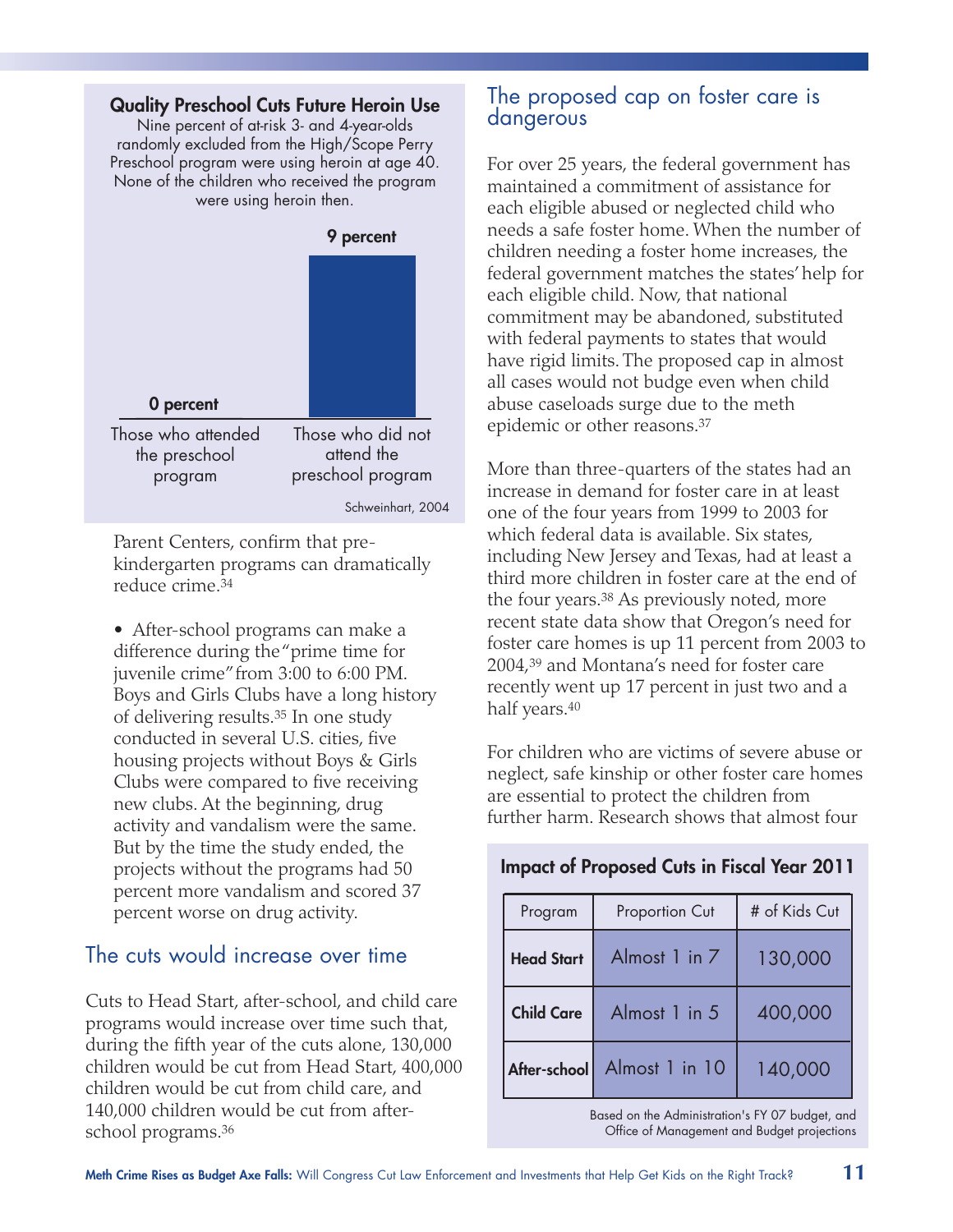out of 10 of the children who are re-abused or neglected rather than put in safe foster homes will become violent criminals.<sup>41</sup>

# Evidence that investing in kids can save Americans money

Failing to invest wisely in what can work to prevent crime would cost Americans dearly:

• Each high-risk juvenile prevented from adopting a life of crime could save the country between \$1.7 million and \$2.3 million.42

• The Perry Preschool Program cut crime, welfare, and other costs so much that it saved Americans more than \$17 for every \$1 invested (including more than \$11 in crime savings).43

• Because of the sharp drops in new crimes, net savings to the public from successful family therapy programs for serious juvenile delinquents that JABG can fund ranged from \$9,000 to \$31,000 for every teen placed in the programs.<sup>44</sup>

#### **Continued Abuse Creates Violent Criminals**

Seriously abused or neglected children left in dangerous homes, who have to be placed in foster care after being re-abused or neglected, are 27% more likely to become violent criminals than children placed directly in foster care.

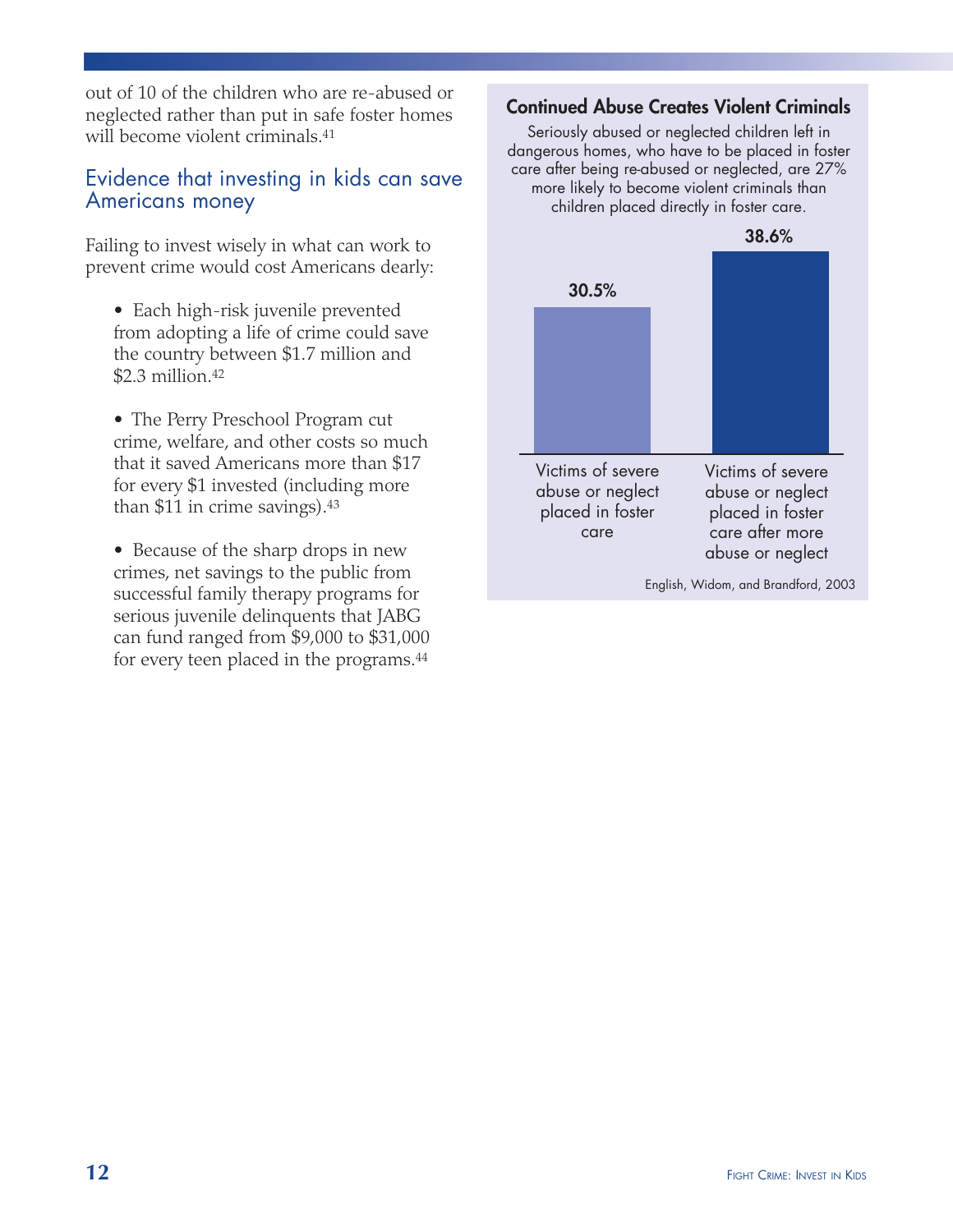# **Conclusion**

Many law enforcement agencies are already stretched thin as they struggle to protect communities from crimes of methamphetamine addicts and other criminals. The number of addicts using methamphetamine doubled from 2002 to 2004 and so have their crimes. In 2004, meth addicts committed an estimated 6 million crimes.

Proposed cuts to federal funding for law enforcement, juvenile crime prevention, and programs for children are dangerous. The over 2,500 members of FIGHT CRIME: INVEST IN KIDS know that wise investments in children save taxpayer dollars while they prevent crime. If the proposed budget cuts for this year and following years are approved, hundreds of thousands of at-risk children would be

sentenced to a lifetime of lost opportunity. Families throughout America would be placed at greater risk from crime and would be unnecessarily subjected to the agony that crime so often leaves in its wake. The members of FIGHT CRIME: INVEST IN KIDS believe in being fiscally responsible and balancing our budget.That's why in the wake of the meth epidemic, cuts to law enforcement and targeted investments in children are the wrong priorities and would cause us to pay dearly later in crime costs and in victims' lives.

Cutting both crime prevention investments and law enforcement funding, as the current federal budget proposals would do, ensures our communities would be less safe, year after year.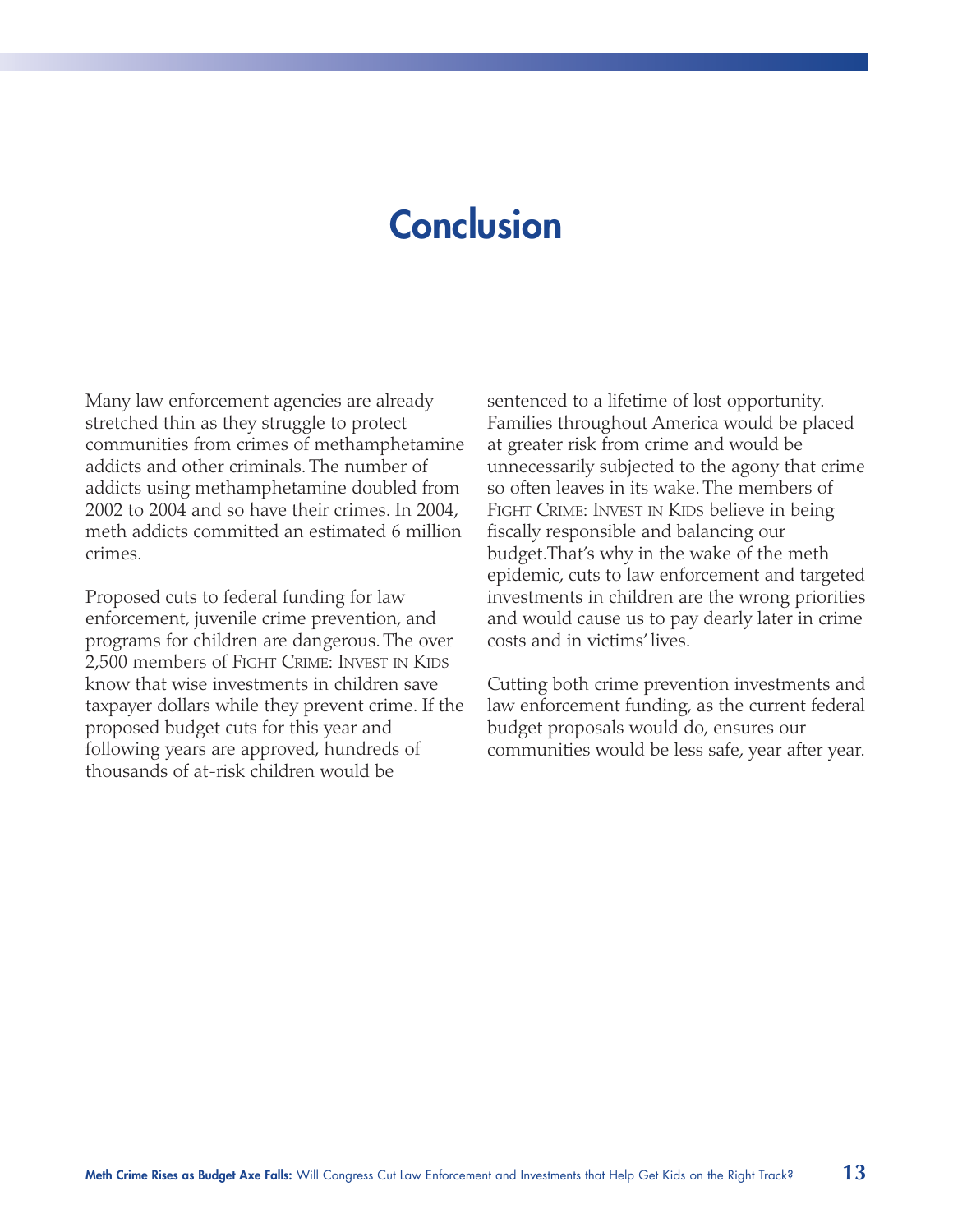# **Endnotes**

<sup>1</sup> Substance Abuse and Mental Health Services Administration, (September 16,2005). National Survey on Drug Use and Health Methamphetamine Use, Abuse, and Dependence: 2002, 2003, and 2004. Retrieved February 22, 2006 from:

http://oas.samhsa.gov/2k5/meth/meth.htm

2 An electronic search and discussions with criminologists, researchers and journalists, including Hung-en Sung from the National Center on Addiction and Substance Abuse, Mark Kleiman of the University of California at Los Angeles, and Steve Suo of the Oregonian, produced no study of the average number of crimes committed by methamphetamine addicts.

3 Califano, J.A., (January, 1998) foreward in Behind bars: Substance abuse and America's prison population, New York, National Center on Addiction and Substance Abuse At Columbia **University** 

<sup>4</sup> The actual calculations are:  $(63,000 \times 50 = 3,150,000)$ , and  $(130,000 \times 50 = 6,500,000)$ . We rounded those figures off to 3 million and 6 million. They are based on data from: Substance Abuse and Mental Health Services Administration, (September 16,2005). National Survey on Drug Use and Health Methamphetamine Use, Abuse, and Dependence: 2002, 2003, and 2004. Retrieved February 22, 2006 from:

http://oas.samhsa.gov/2k5/meth/meth.htm, and Califano, J.A., (January, 1998) foreward in Behind bars: Substance abuse and America's prison population, New York, National Center on Addiction and Substance Abuse At Columbia University

5 For example, see: Byker, C. (2006) The Meth Epidemic, Public Broadcasting Service, Frontline. Transcript downloaded on March 2, 2006 from

http://www.pbs.org/wgbh/pages/frontline/meth/etc/script.html; Zernike, K., (January 18, 2006). Potent Mexican meth floods in as states curb domestic variety, The New York Times, retrieved on February 23, 2006 from

http://www.nytimes.com/2006/01/23/national/23meth.html?ex=1 295672400&en=c8c56f8126a0a649&ei=5088&partner=rssnyt&em c=rss; and Suo, S., (September 25, 2005). As laws dry up home meth labs, Mexican cartels flood U.S. Market, The Oregonian. Retrieved online from

http://www.oregonlive.com/printer/printer.ssf?/base/front\_page/11 27559319271250.xml&coll=7

6 Suo, S., (September 25, 2005). As laws dry up home meth labs, Mexican cartels flood U.S. Market, The Oregonian. Retrieved online from http://www.oregonlive.com/printer/printer.ssf?/ base/front\_page/1127559319271250.xml&coll=7

7 Zernike, K., (January 18, 2006). Potent Mexican meth floods in as states curb domestic variety, The New York Times, retrieved on February 23, 2006 from http://www.nytimes.com/2006/01/23/ national/23meth.html?ex=1295672400&en=c8c56f8126a0a649&e i=5088&partner=rssnyt&emc=rss

8 Zernike, K., (January 18, 2006). Potent Mexican meth floods in as states curb domestic variety, The New York Times, retrieved on February 23, 2006 from http://www.nytimes.com/2006/01/23/ national/23meth.html?ex=1295672400&en=c8c56f8126a0a649&e i=5088&partner=rssnyt&emc=rss

9 Suo, S., (September 25, 2005). As laws dry up home meth labs, Mexican cartels flood U.S. Market, The Oregonian. Retrieved online from http://www.oregonlive.com/printer/printer.ssf?/ base/front\_page/1127559319271250.xml&coll=7

10 http://www.methwatchwa.com/news.htm for three figures 11 Kulongoski, T., (October 1, 2004), Remarks by Governor Ted Kulongoski Announcing Task Force Recommendations to Crush Meth, Salem OR, Governor's office, Retrieved February 24, 2006 from http://governor.oregon.gov/Gov/speech/speech\_100104.shtml 12 Zernike, K., (January 18, 2006). Potent Mexican meth floods in as states curb domestic variety, The New York Times, retrieved on

February 23, 2006 from http://www.nytimes.com/2006/01/23/ national/23meth.html?ex=1295672400&en=c8c56f8126a0a649&e i=5088&partner=rssnyt&emc=rss

13 Suo, S., (September 25, 2005). As laws dry up home meth labs, Mexican cartels flood U.S. Market, The Oregonian. Retrieved online from http://www.oregonlive.com/printer/printer.ssf?/ base/front\_page/1127559319271250.xml&coll=7

14 Gonzales, A.R., (January 23, 2006) Prepared remarks for the Senators' National Town Hall on Methamphetamine Awareness and Prevention, Washington D.C. Retrieved on February 23 from http://www.usdoj.gov/ag/speeches/2006/ag\_speech\_060123.html <sup>15</sup> National Institute of Justice, 2000 Arrestee Drug Abuse Monitoring: Annual Report; and Drug and Alcohol Use and Related Matters Among Arrestees, 2003. Washington D.C. Arrestee Drug Abuse Monitoring System, U.S. Department of Justice. Retrieved from the website on March 3, 2006

http://www.ojp.usdoj.gov/nij/adam/welcome.html <sup>16</sup> This data and the data for multi-year data for the graph on this data are from: U.S. Department of Health and Human Services, Table 2.1a Admissions by primary substance of abuse: TEDS 1993-2003. Washington, D.C. Treatment Epidsode Data System, Substance and Mental Health Services Administration, retrieved from this website on March, 3, 2006

http://www.dasis.samhsa.gov/teds03/teds\_03\_tbl2.1a.htm. In a report released March 2, 2006, SAMSHA used figures for methamphetamine and amphetamine treatment. Those figures for 1993 were approximately 28,000 treatment admissions, and the 2003 number was "nearly 136,000" admissions. That should not be mistaken for methamphetamine treatment alone. That new report is: Department of Health and Human Services, Trends in

Methamphetamine/Amphetamine Admission to treatment 1993- 2003. Washington, D.C. Treatment Episode Data System, Substance and Mental Health Services Administration, retrieved from this website on March, 3, 2006

http://www.oas.samhsa.gov/2k6/methTx/methTX.htm

<sup>17</sup> National Drug Intelligence Center. (February 2005). National Drug Threat Assessment 2005. Johnstown, PA. U.S. Department of Justice. Retrieved on February 24,2006 from:

http://www.usdoj.gov/ndic/pubs11/12620/meth.htm 18 National Association of Counties. (January 2006) The meth epidemic in America: Two new surveys of U.S. counties: The effect of meth on hosp8ital emergency rooms, The challenges of treating meth abuse. Washington D.C. Retrieved on February 27, 2006 from http://www.naco.org/Template.cfm?Section=Meth\_Action\_Clearingh ouse.

19 Rose, J. (2005, August 28). Oregon's meth epidemic creates thousands of "orphans," abused and neglected children who fall into the state's care after their parents are arrested. The Oregonian. Retrieved August 2005 from http://www.oregonlive.com/search/ index.ssf?/base/front\_page/112514027658120.xml?oregonian?fpf p&coll=7

20 Data provided by Dave Thorsen, (August 4, 2005), Chief of the Fiscal Bureau of the Montane Deparment of Health and Human Services' Child and Family Services Division.

21 Lorentzen, A. (December 18, 2005). Study measures child abuse cases linked to meth. Des Moines, IA, Associated Press.

22 National Criminal Justice Reference Service. Family Violence: Grants and Funding. Washington D.C. U.S. Justice Department, U.S. Department of Homeland Security, and the Executive Office of the President. Retrieved from the web site on February 2, 2006 http://www.ncjrs.gov/spotlight/family\_violence/grants.html 23 Nationwide cuts to COPS and JAG are based on the difference between the predicted yearly inflation-adjusted funding levels for a program's subfunction from FY07 through FY11 (from Table 25-12 of

the Analytical Perspectives section of the President's FY07 Budget) and predicted funding levels based on the year-to-year changes between FY07 and FY11 in overall discretionary spending levels for each subfunction (from a 1/23/06 OMB computer run on President's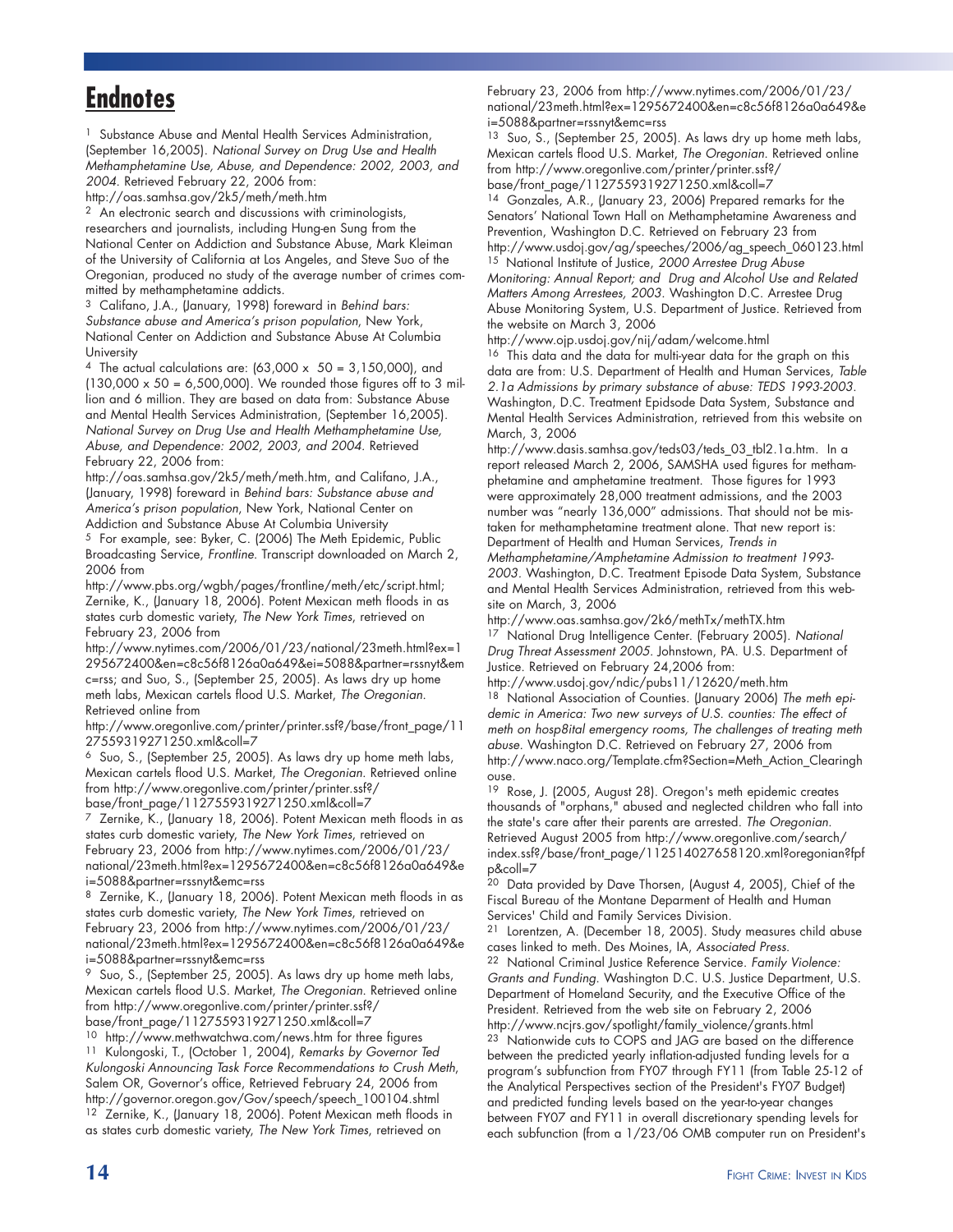FY07 proposed budget.) FY06 final program appropriations are used for comparison.

24 Those figures are based on the final Commerce, Justice, State Appropriations bills from FY05 (included as part of a consolidated appropriations bill, H.R. 4818, PL108-447, 12/08/04) and FY06 (H.R. 2862, PL109-108, 11/22/05 + a 1% across-the-board cut included in H.R. 2863, PL109-148, 12/30/05). All bills available through: http://thomas.loc.gov.

25 The numbers used are actual funding levels. If adjusted for inflation the cuts would be even higher.

26 The numbers used are actual funding levels. If adjusted for inflation the cuts would be even higher.

27 Kennedy. D. M. (1999, May 23). A look at reacting to violence, but Boston proves something can be done. The Washington Post, p.  $B<sub>3</sub>$ 

28 McClanahan, W. S. (2004, May). Alive at 25: Reducing youth violence through monitoring and support. Philadelphia, PA: Public/PrivateVentures. The Philadephia anti-gang effort is directly funded by the Juvenile Accountability Block Grant that is proposed to be eliminated.

29 Gonzales, A. R. (February 15, 2006). Attorney General Gonzales Unveils Plan To Combat Gang Violence. Washington D.C. U.S. Department of Justice. Retrieved on March 2, 2006 from http://ojjdp.ncjrs.org/enews/juvjust.html

30 For Functional Family Therapy, see: Alexander, J., Pugh, C., Parsons, B., & Sexton, T. (2000). Family Functional Therapy. In D.S. Elliot (Series Ed.), Blueprints for violence prevention: Book three. Boulder, CO: Center for the Study and Prevention of Violence. For Multisystemic Therapy, see: Henggeler, S. W., Mihalic, S. F., Rone, L., Thomas, C., & Timmons- Mitchell, J. (1998). Multisystemic Therapy. In D.S. Elliot (Series Ed.), Blueprints for violence prevention: Book six. Boulder, CO: Center for the Study and Prevention of Violence. For Multidimensional Treatment Foster Care see: Chamberlain, P., & Mihalic, S. F. (1998). Multidimensional Treatment Foster Care. In D.S. Elliot (Series Ed.), Blueprints for violence prevention: Book eight. Boulder, CO: Center for the Study and Prevention of Violence. The Functional Family Therapy and Multi-Systemic Therapy programs have received direct funding from the Juvenile Accountability Block Grants that are proposed to be eliminated. 31 These calculations are based on an analysis of the Analytical

Perspectives sections of the Budget of the United States Government, Fiscal Year 2005 (Table 24-4, Executive

Office of the President of the United States. Office of Management and Budget, February 2004) and the Budget of the United States Government, Fiscal Year 2007 (Table 25-4, Executive Office of the President of the United States. Office of Management and Budget, February 2006). Available at

http://www.whitehouse.gov/omb/budget/fy2007.

32 Those figures are based on the final Labor, Health and Human Services, Education bills from FY05 (included as part of a consolidated appropriations bill, H.R. 4818, PL108-447, 12/08/04) and FY06 (H.R. 3010, PL109-149, 12/30/05 + a 1% across-the-board cut included in H.R. 2863, PL109-148, 12/30/05). All bills available through: http://thomas.loc.gov.

33 Schweinhart, L.J. (November, 2004). The High/Scope Perry Preschool study through age 40 summary, conclusions, and frequently asked questions. Ypsilanti, MI., High/Scope Educational Research Foundation, Retrieved on February 24, 2006 from

http://www.highscope.org/Research/PerryProject/perrymain.htm 34 Reynolds, A. J., Temple, J. A., Robertson, D. L., & Mann, E. A. (2001). Long-term effects of an early childhood intervention on educational achievement and juvenile arrest. Journal of the American Medical Association, 285(12), 2339-2380.

35 Brown, R.C., (1956) A Boys'Club and Delinquency: A Study of the Statistical Incidence of Juvenile Delinquency in Three Areas in Louisville Kentucky, New York: New York University. 36 The Head Start and after-school calculations are derived in a similar way. Nationwide cuts are based on the difference between the

predicted yearly inflation-adjusted funding levels for a program's subfunction from FY07 through FY11 (from Table 25-12 of the Analytical Perspectives section of the President's FY07 Budget) and predicted funding levels based on the year-to-year changes between FY07 and FY11 in overall discretionary spending levels for each subfunction (from a 1/23/06 OMB computer run on President's FY07 proposed budget.) FY06 final program appropriations are used for comparison. The figures on child care are derived in a different way. The CCDBG figures are based on the Administration's own projections that 400,000 kids will lose child care between FY05 and FY11. This estimate incorporates both discretionary and mandatory child care funding. U.S. Office of Management and Budget. (2006). Analytic perspectives, budget of the United States Government, fiscal year 2007, table 25-4. Beneficiary projections for major benefit programs. Washington, DC: U.S. Government Printing Office. p. 363. <sup>37</sup> The only foster care cap legislation in recent years was introduced by Congressman Wally Herger of Calif. (H.R. 4856, 108th Congress). It allowed states to be reimbursed beyond capped allocations only in very limited - and unlikely - circumstances: either a state's caseload would have to grow by at least 20% in one year, or a state's caseload would have to grow by at least 15% in a year in which nationwide caseloads were up at least 10%. This bill is available through: http://thomas.loc.gov.

38 U.S. Department of Heath and Human Services. Administration on Children, Youth, and Families. Children's Bureau. (2004, August). Foster Care FY1999 - FY2003 entries, exits, and numbers of children in care on the last day of each federal fiscal year. Retrieved from http://www.acf.hhs.gov/programs/cb/dis/tables/entryexit2002.htm 39 Rose, J. (2005, August 28). Oregon's meth epidemic creates thousands of "orphans," abused and neglected children who fall into the state's care after their parents are arrested. The Oregonian. Retrieved August 2005 from

http://www.oregonlive.com/search/index.ssf?/base/front\_page/11 2514027658120.xml?oregonian?fpfp&coll=7

40 Data provided by Dave Thorsen, (August 4, 2005), Chief of the Fiscal Bureau of the Montana Deparment of Health and Human Services' Child and Family Services Division.

41 English, D.J., Widom, C.S., & Brandford, C. (2003, February 1). Childhood victimization and delinquency, adult criminality, and violent criminal behavior: A replication and extension, final report. (NCJRS document number 192291). Washington, DC: U.S. Department of Justice.

42 Cohen, M. A. (1998). The monetary value of saving a high-risk youth. Journal of Quantitative Criminology, 14(1), 5-33. 43 Schweinhart, L.J. (November, 2004). The High/Scope Perry

Preschool study through age 40 summary, conclusions, and frequently asked questions. Ypsilanti, MI., High/Scope Educational Research Foundation, Retrieved on February 24, 2006 from

http://www.highscope.org/Research/PerryProject/perrymain.htm 44 Aos, S., Lieb, R., Mayvield, J., Miller, M., & Pennucci, A. (2004, July). Benefits and costs of prevention and early intervention programs for youth. Retrieved August 2004 from the Washington State Institute for Public Policy Web site: http://www.wsipp.wa.gov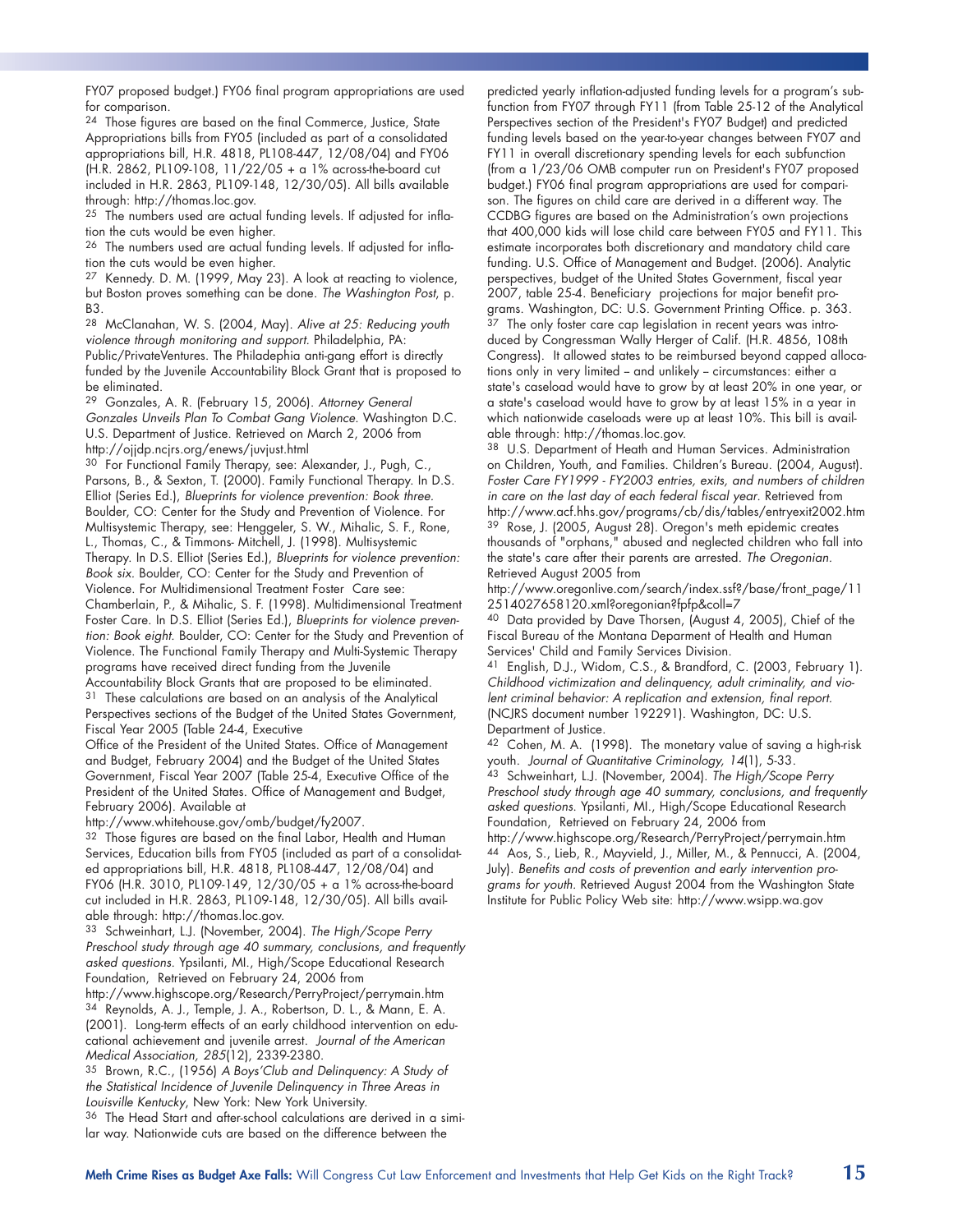# FIGHT CRIME: INVEST IN KIDS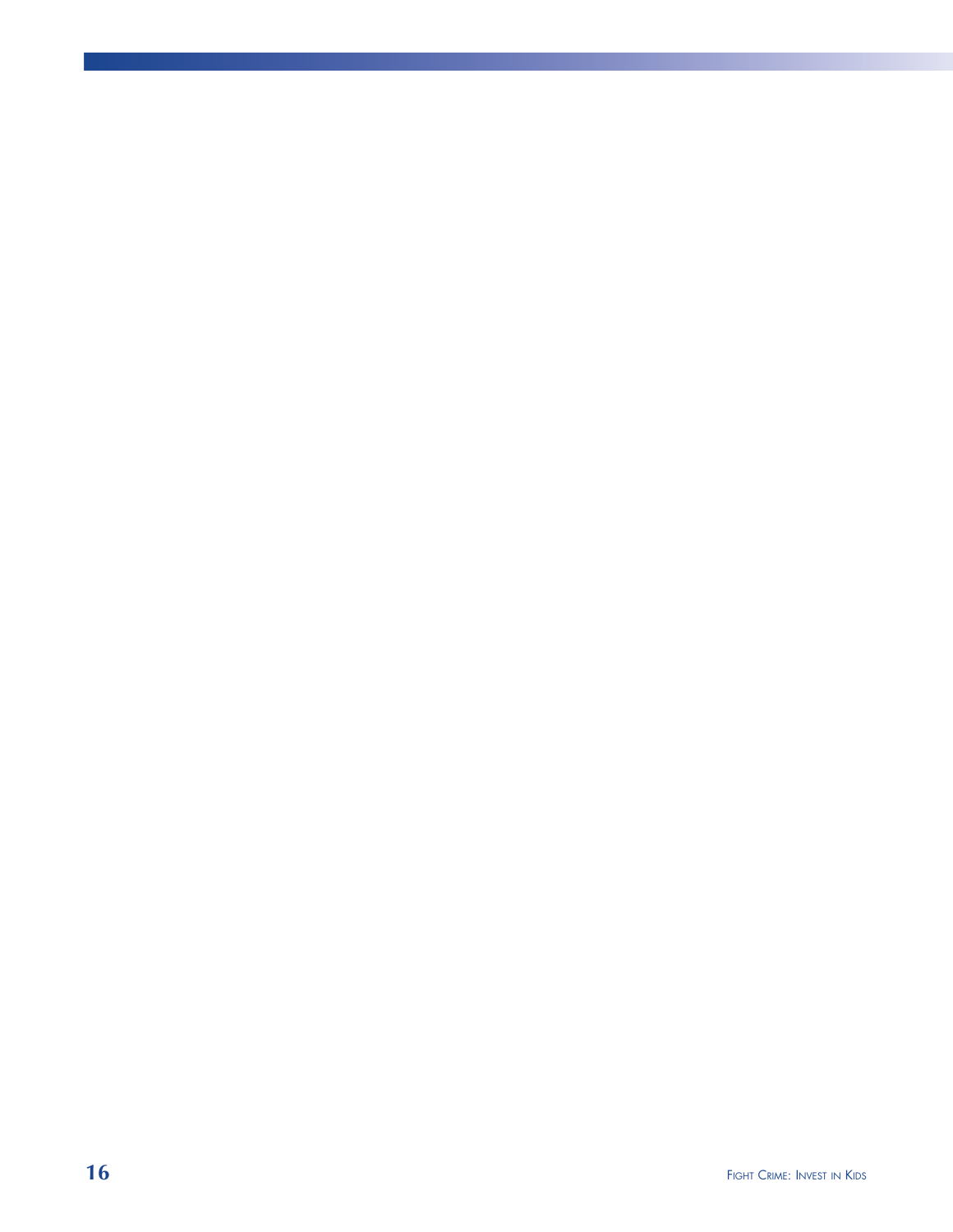**Meth Crime Rises as Budget Axe Falls:** Will Congress Cut Law Enforcement and Investments that Help Get Kids on the Right Track? **17**